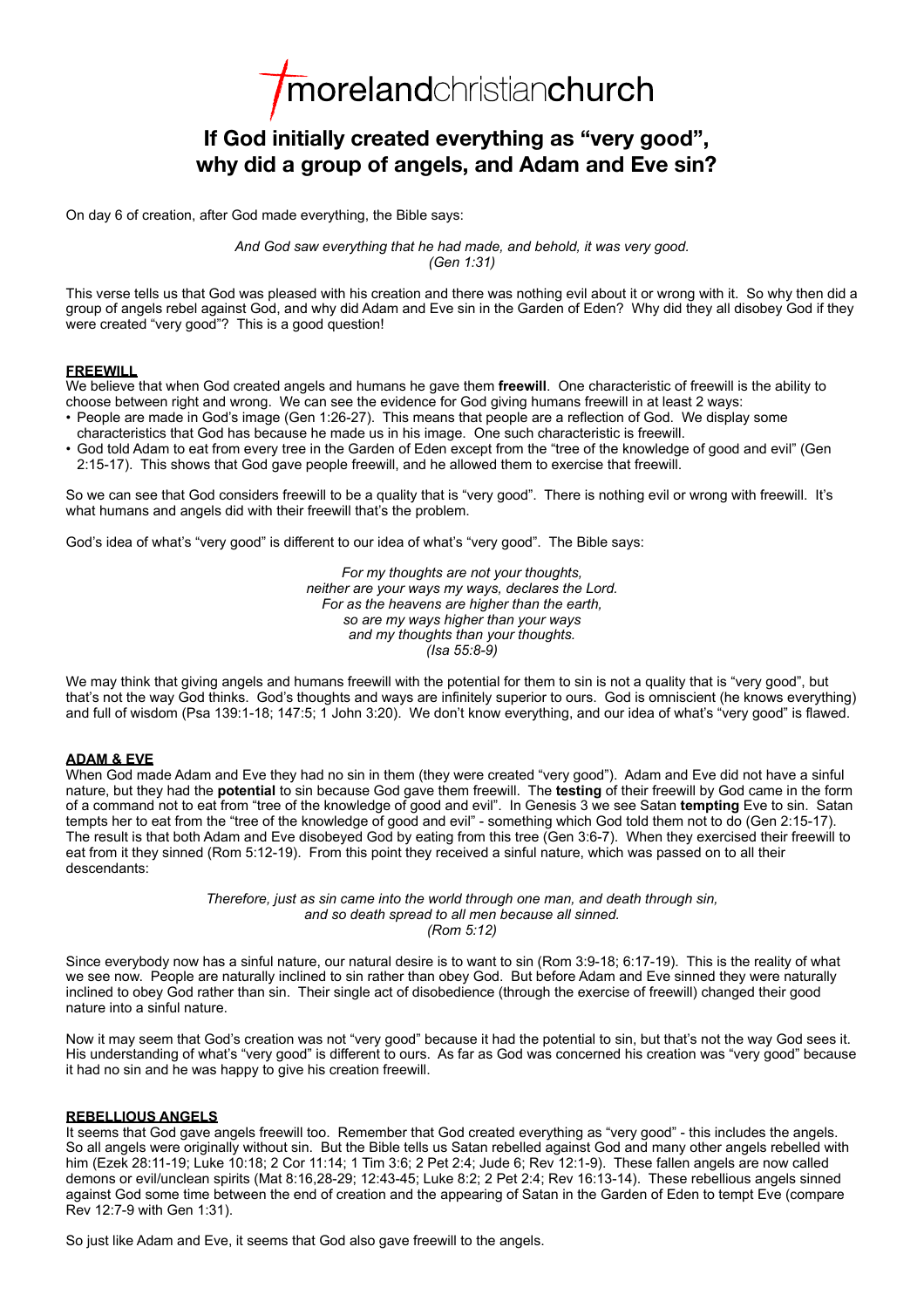### **WHY DID GOD GIVE US FREEWILL?**

Since God is omniscient (he knows everything), he would have known that giving angels and humans freewill would lead to them sinning. So why give us freewill in the first place? Many Christians believe God gave us freewill as an expression of his love for us and our love for him.

**God's love for us:** By giving us freewill God shows his love for us. Freewill gives us a level of freedom to make choices. Without freewill we are robots. But God loves us, he wants us to have some level of freedom to make choices so he gave us freewill.

**Our love for God:** By giving us freewill we can express our love for God. Freewill gives us the opportunity to freely decide whether or not we love God and to express that choice. Without freewill, we would only love God because he programmed us to (i.e. we'd be robots). Freewill allows us to express our love for him. Obviously not everybody does express love for God; most people use their freewill to reject him.

So freewill is an expression of love between God and mankind. This principle could also be applied to his relationship with the angels.

#### **FREEWILL IN HEAVEN**

Any person who repents and believes in Jesus Christ will have their sins forgiven and enter heaven in the after-life (Mark 1:14-15; John 3:16-18,36; 5:24 etc.). Anybody who dies without their sins forgiven will be found guilty of sin on judgement day and sent to hell for eternal punishment; Satan and his demons will also be punished there eternally (Ma 25:41-46; John 3:16-18,36; 5:24-29; Rev 20:11-15 etc.).

For those of us who will be in heaven, the Bible describes our time there as:

*...an inheritance that is imperishable, undefiled, and unfading, kept in heaven for you... (1 Pet 1:4)*

*But according to his promise we are waiting for new heavens and a new earth in which righteousness dwells. (2 Pet 3:13)*

> *They shall hunger no more, neither thirst anymore; the sun shall not strike them, nor any scorching heat. For the Lamb in the midst of the throne will be their shepherd, and he will guide them to springs of living water, and God will wipe away every tear from their eyes. (Rev 7:15-17)*

*He will wipe away every tear from their eyes, and death shall be no more, neither shall there be mourning, nor crying, nor pain anymore, for the former things have passed away. (Rev 21:4)*

*No longer will there be anything accursed, but the throne of God and of the Lamb will be in it, and his servants will worship him. (Rev 22:3)*

These verses tell us that in heaven there will be **absolutely no sin or any effects of sin**. In heaven we will no longer have a sinful nature as we did on Earth. Our nature will be like that of Adam and Eve when God first created them.

Even though Adam and Eve were without sin when they were created, the freewill God gave them was put to the test by God and tempted by Satan. They decided to sin against God, causing them to receive a rebellious, sinful nature which was passed down to all people. However, since the verses above show that in heaven there'll be no sin this shows that no further testing or temptation will occur in heaven. Therefore in heaven there will be no opportunity to sin. We will still have freewill but there will be no desire to rebel against God. The **tests** and **temptations** occur here on Earth.

One of the main reasons God created us was so that we would seek him and have a relationship with him. Acts 17:26-27 says:

*And he made from one man every nation of mankind to live on all the face of the earth, having determined allotted periods and the boundaries of their dwelling place, that they should seek God, in the hope that they might feel their way toward him and find him. Yet he is actually not far from each one of us...*

These verses show that the **testing** of our freewill by God takes place here on Earth, not in the after-life.

One of the main reasons there'll be no **temptation** in heaven is because the great tempter (Satan) will be eternally punished in hell - he won't be around to tempt us as he did with Eve.

The other reason we won't sin in heaven (even though we'll still have freewill) is because there is no mention of the "tree of the knowledge of good and evil" in heaven. Eating from this tree is what allowed sin to enter the whole world, separating everybody from God and resulting in physical death (Gen 3; Rom 5:12). Instead, the "tree of life" will be in heaven, which is a symbol of eternal life, for all God's people to eat from and never die again (Gen 3:22-24; Rev 2:7; 22:1-2,14,19).